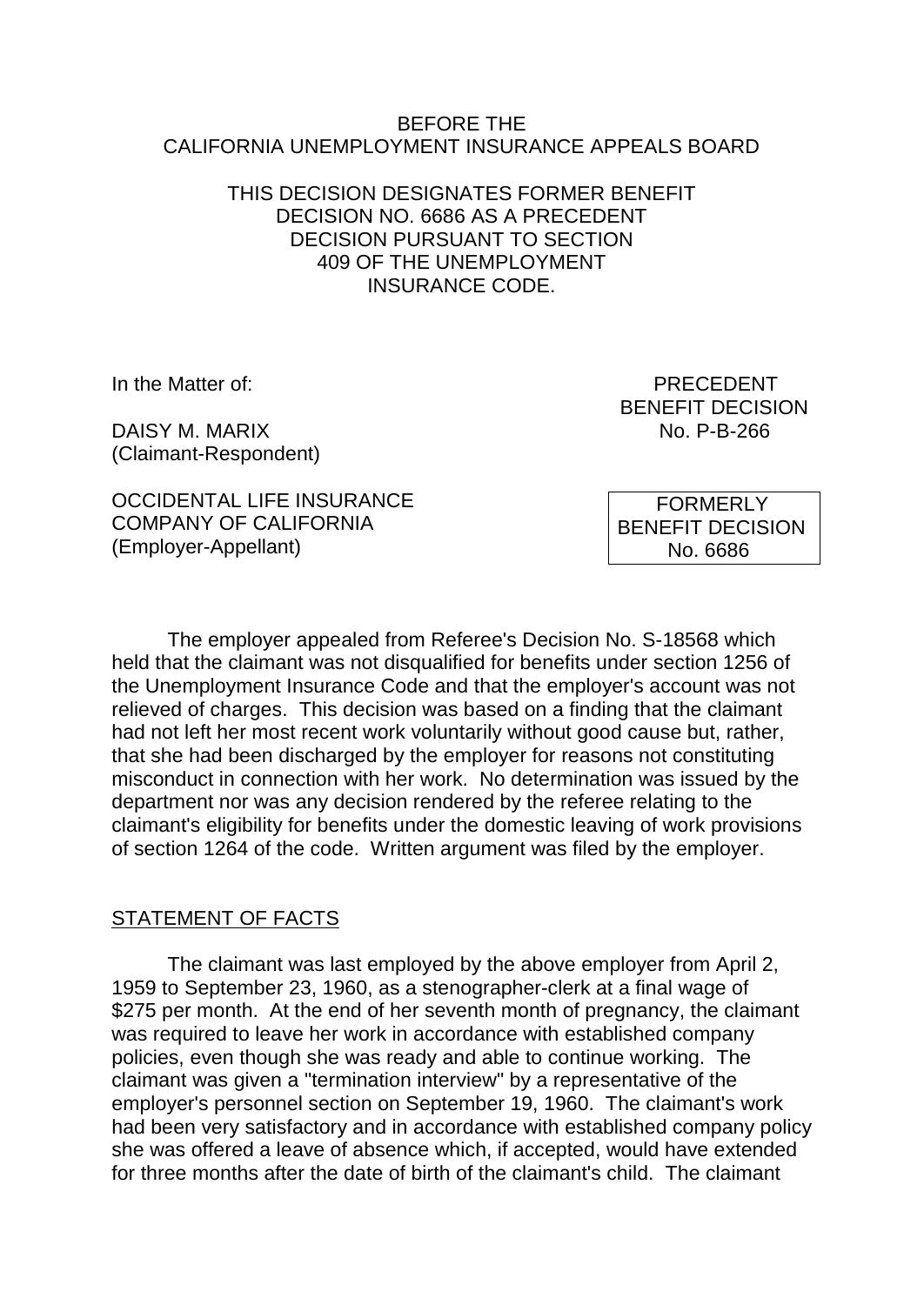refused the offered leave of absence and stated that she would be too busy after the baby arrived to return to work.

P-B-266

The claimant was delivered of her only child on November 19, 1960. She and her husband and child moved to Springfield, Missouri, on or about July 25, 1961 to be near the claimant's elderly and ill parents. She filed a claim for benefits against California effective July 30, 1961. At that time the claimant's husband was the major support of the family. A hearing was scheduled for December 28, 1961 at Springfield, Missouri, for the purpose of obtaining the claimant's testimony, but she did not appear at the hearing.

The issues in this case are:

(1) Whether a claimant who leaves her work involuntarily because of pregnancy but who declines a leave of absence which would have permitted her to return to work at the termination of the pregnancy may be subject to the disqualifying provisions of section 1256 of the code;

(2) Whether the employer's account may be relieved of benefit charges under section 1032 of the code; and

(3) Whether the claimant may be subject to the ineligibility provisions of section 1264 of the code.

## REASONS FOR DECISION

Sections 1256 and 1032 of the Unemployment Insurance Code provide in pertinent part that a claimant shall be disqualified for benefits and that the employer's account shall not be charged if the claimant leaves her most recent work voluntarily without good cause or if she has been discharged for misconduct connected with her most recent work.

Section 1264 of the code provides in pertinent part that an individual whose marital or domestic duties cause her to resign from her employment shall not be eligible for unemployment insurance benefits for the duration of the ensuing period of unemployment and until she has secured bona fide employment subsequent to the date of such voluntary leaving. It is further provided, however, that the section shall not be applicable if the claimant was the sole or major support of her family both at the time of leaving and at the time she filed her claim for benefits.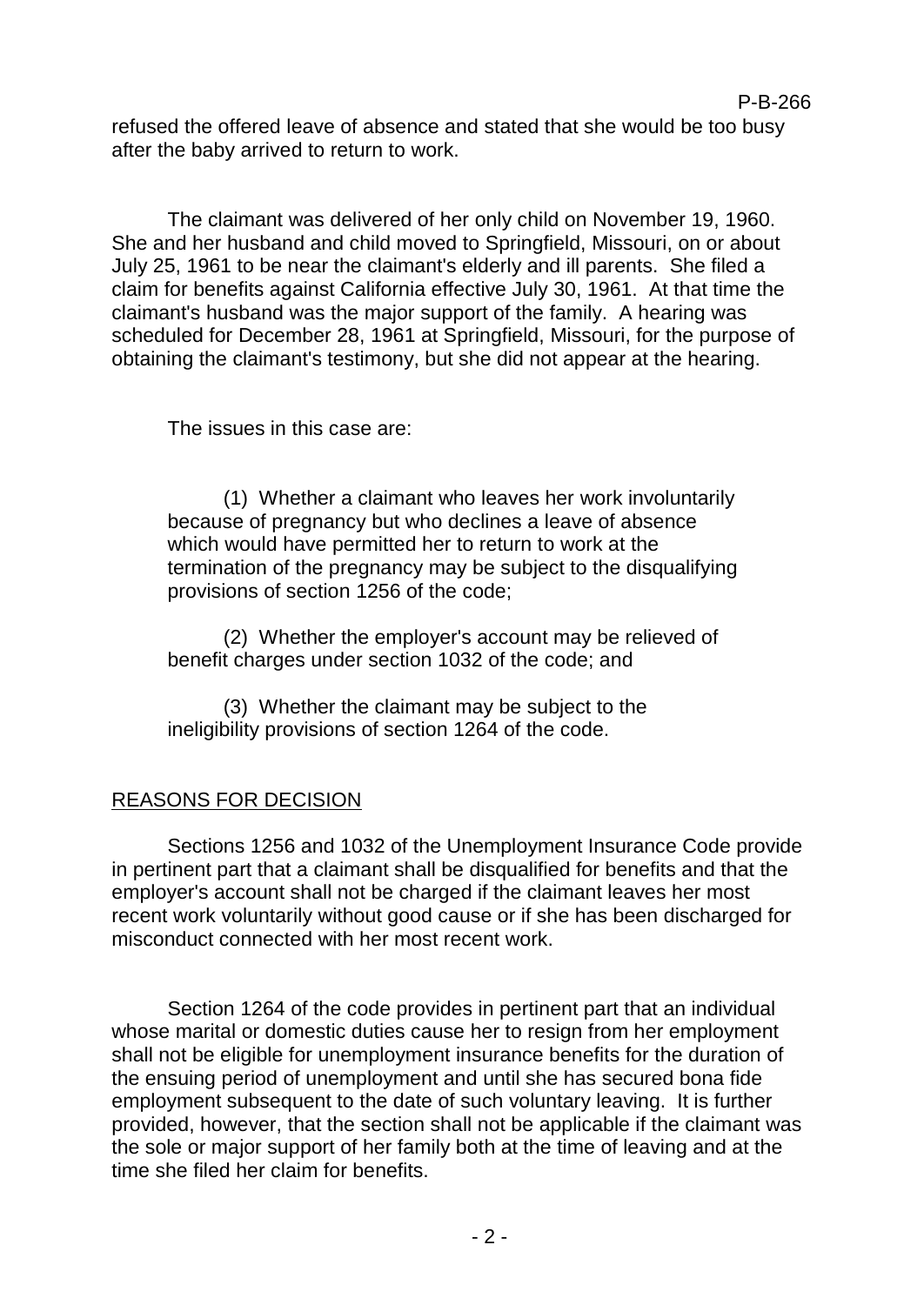In Benefit Decision No. 6636 [now Appeals Board Decision No. P-B-265] we considered the case of a claimant who, upon the advice of her physician, left her work on February 26, 1960. She obtained a pregnancy leave of absence extending to December 19, 1960, but after the birth of her child and prior to the expiration of her leave of absence she resigned from her employment on September 21, 1960. Thereafter, effective September 25, 1960, she registered for work with the Department of Employment and filed a claim for benefits. In considering the effects of the events which preceded the filing of the claim for benefits effective September 25, 1960, we stated in part in that decision:

". . . the claimant herein did not assert any right to unemployment insurance benefits during the period of her leave of absence, but filed a claim for benefits only after she had terminated that leave by resigning from her employment. Accordingly, at the time she filed her claim, her unemployment was not due to a leaving of work on a pregnancy leave of absence, but was due directly and immediately to her voluntary act of resigning. Confronted with this factual situation, we do not believe we are compelled . . . to consider the application of sections 1256 and 1030 to the leaving of work in February 1960, or to both the leaving of work in February 1960 and in September 1960. Rather, we believe we would be consistent . . . if, in considering the total factual situation, we applied the above sections and section 1264 to the leaving of work in September 1960, which precipitated and was the immediate cause of the claimant's unemployment (Benefit Decision No. 5643)."

In Benefit Decision No. 6638, we considered a related factual situation wherein the claimant therein, when she was in her sixth month of pregnancy, was required to leave her work in accordance with established company policy, even though she was ready and able to continue working. The leave extended from June 3, 1960 to November 3, 1960. She filed a claim for benefits effective June 5 and was paid benefits to July 31, 1960, when she abandoned her claim to be with her ill father in Pennsylvania. She gave birth to her baby and returned to California on September 24, 1960. On September 26 her husband lost his California employment and the claimant thereafter accompanied him to Pennsylvania where he had prospects of work and where they intended to establish residence. On October 3, 1960, the claimant reopened her claim for benefits against California.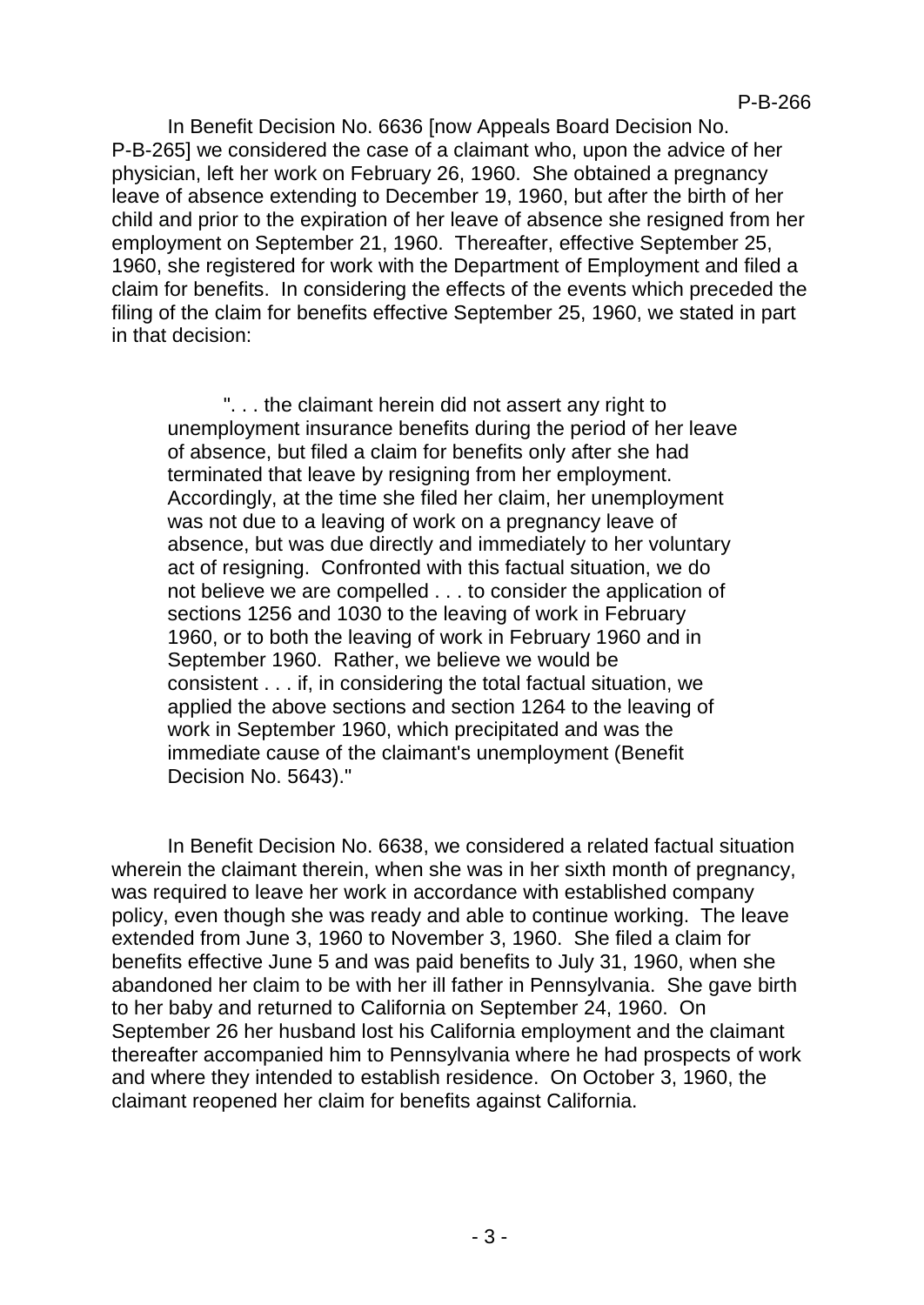Under reasoning similar to that in Benefit Decision No. 6636 [now Appeals Board Decision No. P-B-265] we held in Benefit Decision No. 6638 that the claimant, while involuntarily unemployed and on a leave of absence, was entitled to claim benefits without disqualification under sections 1256 and 1264 of the code. However, when she terminated that leave and the employer-employee relationship on September 26, 1960 by accompanying her husband to Pennsylvania where he established a new home for the family and from which she did not return to work, she left her work voluntarily and subjected herself to the ineligibility and disqualifying provisions of sections 1264 and 1256 of the code (albeit, not actually disqualified under section 1256 of the code since her leaving of work to accompany her husband to Pennsylvania was with good cause).

In contrast to the situations in Benefit Decisions Nos. 6636 [now Appeals Board Decision No. P-B-265] and 6638, the claimant herein, at the time of involuntary leaving on September 23, 1960, declined a leave of absence which would have enabled her to return to work after the termination of her pregnancy, thereby effectively severing the employer-employee relationship, whereas in Benefit Decisions No. 6636 [now Appeals Board Decision No. P-B-265] and 6638 the claimants initially accepted but later abandoned the leaves of absence and did not return to work for their respective employers following their pregnancies. Nevertheless, the principles established in those cases, in which we looked to the cause of the claimants' unemployment at the time the claims for benefits were filed, are applicable in the present case. By analogy then, it was the claimant's action, in the present case, in declining a leave of absence to remain at home to care for her child which brought about the severance of the employer-employee relationship and the claimant's unemployment following the birth of her child. Therefore, the claimant herein has subjected herself to the disqualification and ineligibility provisions of sections 1256 and 1264 of the code.

Good cause for leaving work voluntarily is found to exist only where the facts disclose a real, substantial and compelling reason of such nature as would cause a reasonable person genuinely desirous of retaining employment to take similar action (Benefit Decision No. 5686). We have further held in Benefit Decision No. 6201 that when the obligation to provide care and management for a home and children can be satisfied without resorting to a voluntary termination of employment, a resignation for that reason does not constitute a leaving of work with good cause. We further held in that decision that a leaving of work for such reason was a leaving because of marital or domestic duties under section 1264 of the code.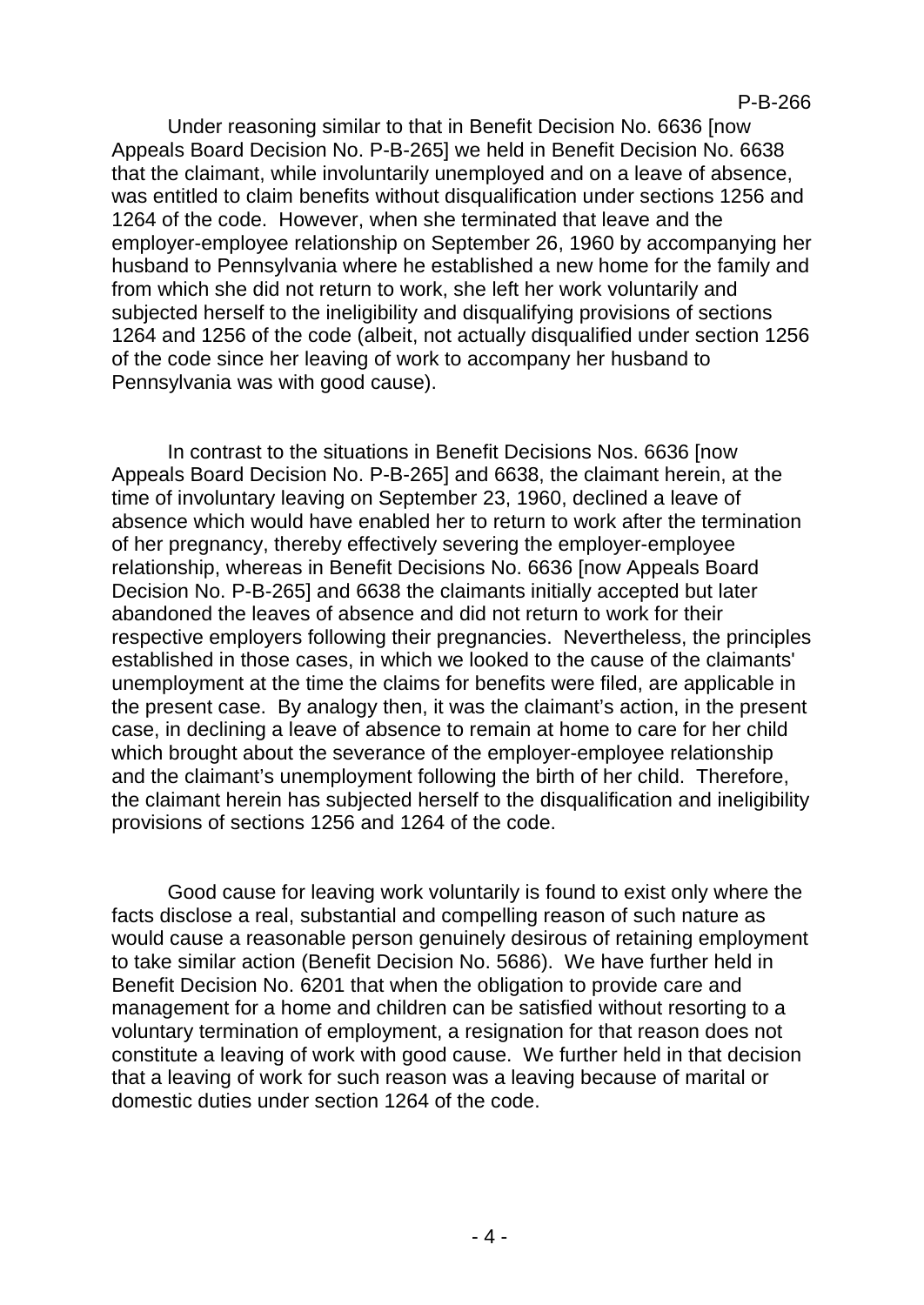In the present case no reason has been advance which would show that at the time of the claimant's resignation there would be any compelling reason why she could not have returned to work within three months after the termination of her pregnancy and we, therefore, find that her leaving of work to remain at home was for reasons not constituting good cause. She is, therefore, disqualified for benefits under section 1256 of the code for a period of five weeks as provided in section 1260 of the code, and the employer's account is relieved of benefit charges under section 1032 of the code.

Finally, since the claimant resigned because of a marital or domestic duty under section 1264 of the code, and her husband was the major support of the family at the time she filed her claim for benefits, she came within the ineligibility provisions of section 1264 of the code. She shall remain ineligible thereunder until such time as she again secures bona fide employment Benefit Decisions Nos. 6129 and 6201).

Although the department did not issue a determination under section 1264 of the code, the issue under section 1256 of the code and the ruling under section 1032 thereof involved the issue under section 1264. Therefore, in fairness to the parties and to avoid a multiplicity of administrative actions, we have considered all issues which stem from the leaving of work on September 23, 1960 (Benefit Decision No. 6638).

#### **DECISION**

The decision of the referee is reversed. The claimant is disqualified for benefits under section 1256 of the code for a period of five weeks as provided in section 1260 of the code and the employer's account is relieved of benefit charges under section 1032 of the code. The claimant is also ineligible for benefits under section 1264 of the code beginning July 30, 1961, and continuing until such time as she again secures bona fide employment.

Sacramento, California, August 24, 1962.

CALIFORNIA UNEMPLOYMENT INSURANCE APPEALS BOARD

GERALD F. MAHER, Chairman

ERNEST B. WEBB

ARNOLD L. MORSE